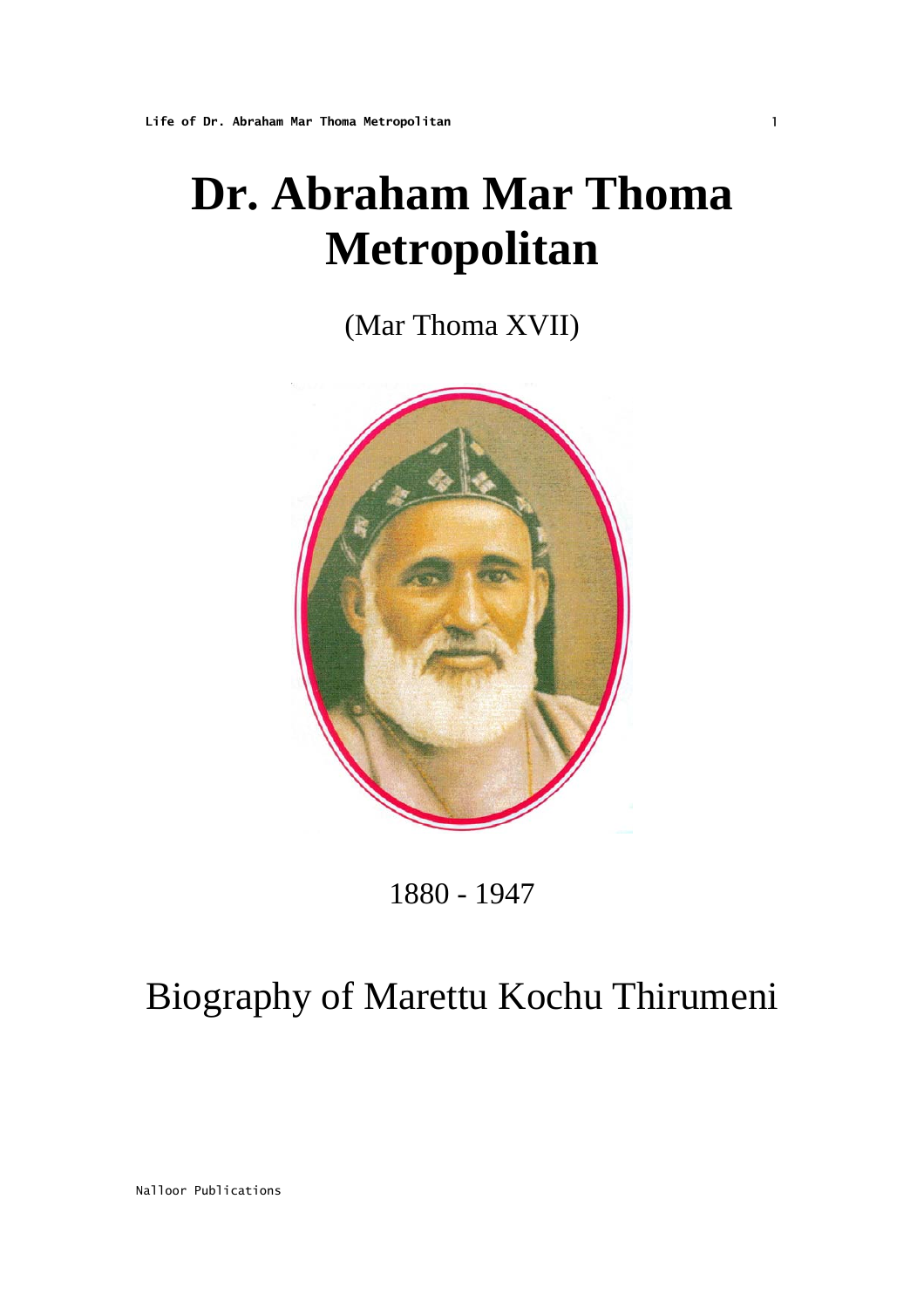# **Dr. Abraham Mar Thoma Metropolitan**

## **(Mar Thoma XVII)**



## **1880- 1947**

## **Life story of Marettu Kochu Thirumeni**

May 2006

Published by: Thomas John Philip Nalloor Nalloor Kuriannoor -689550 Kerala, India **tjpnalloor@rediffmail.com** 

**Layout by JJN**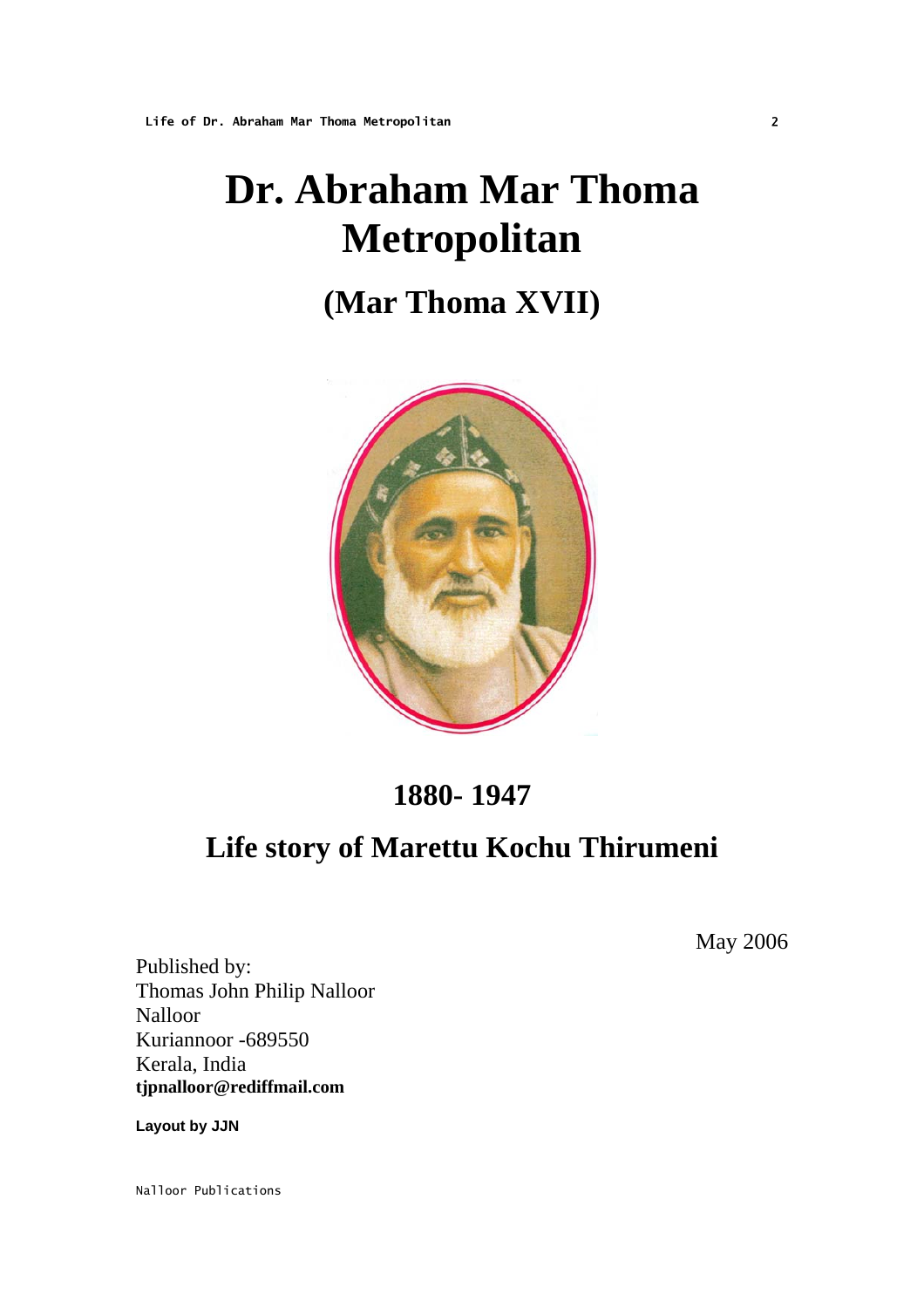### **Abraham Mar Thoma Metropolitan (Mar Thoma XVII)**

#### **(30 October, 1880 - 01 September, 1947)**

*"Bishop Abraham Mar Thoma was the most Christ like person I have ever known. Abraham Mar Thoma was a Bishop of supreme simplicity. From his childhood he learned to trust in the promises of God and to expect that they would be fulfilled. He used to spend whole nights in prayer in order to solve problems."* 

#### *- Bishop Stephen Neill*

(Bishop Stephen Neill (1900 -1984) was the Anglican Bishop of Tirunelvelli (Tamil Nadu) from 1939 – 1945. He was one of the Maramon Convention Speakers during the time of Abraham Mar Thoma.)

*"When I was called into the ministry I had a widowed and ailing mother and two sisters who depended on me. For the last 40 years God has been enough, not only for my own needs but for the needs of those who depended on me. Young man, I trust that the same Lord shall be enough for your needs as well, for the needs of those who depend upon you."* 

#### *- Bishop Abraham to a young man who wanted to go for mission work*

#### **Birth and Childhood**

Bishop Abraham (his pet name was Kochavarachen/ Kochoonju and in the school records his name was M. N. Abraham – Marettu Ninan Abraham) was born on October 30, 1880, in Eraviperoor near Tiruvalla. His mother Mariamma was a member of the Karrikkattu family which is a branch of the famous Sankaramangalom family of Eraviperoor. Members of the Karrikkattu family were members of the Eraviperoor Mar Thoma Church. His father, Ninan was a member of the Marettu family of Kallooppara. Members of the Marettu family were rich and strong believers of the Jacobite Church. Abraham had two elder sisters and he was the only son of his parents. Abraham's father died when he was very young (five years old) and he was brought up by his mother with the help of his uncle (mother's brother). Abraham's mother, Mariamma was a very God fearing woman, who used to pray for hours keeping the child Abraham in her lap. Tears from her eyes used to fall on his head.

#### **Education**

Members of the Karrikkattu family were strong supporters of the reformation movement in the Mar Thoma Church. Abraham had his primary education in the Malayalam school, in Eraviperoor and after that he joined in the Government School in Tiruvalla. He regularly attended Sunday School classes and prayer meetings at his home parish. While he was studying in Tiruvalla, he attended gospel meetings conducted by an Anglican Priest - Rev. Thomas Walker of Tirunelvelli. During one of these meetings, at the age of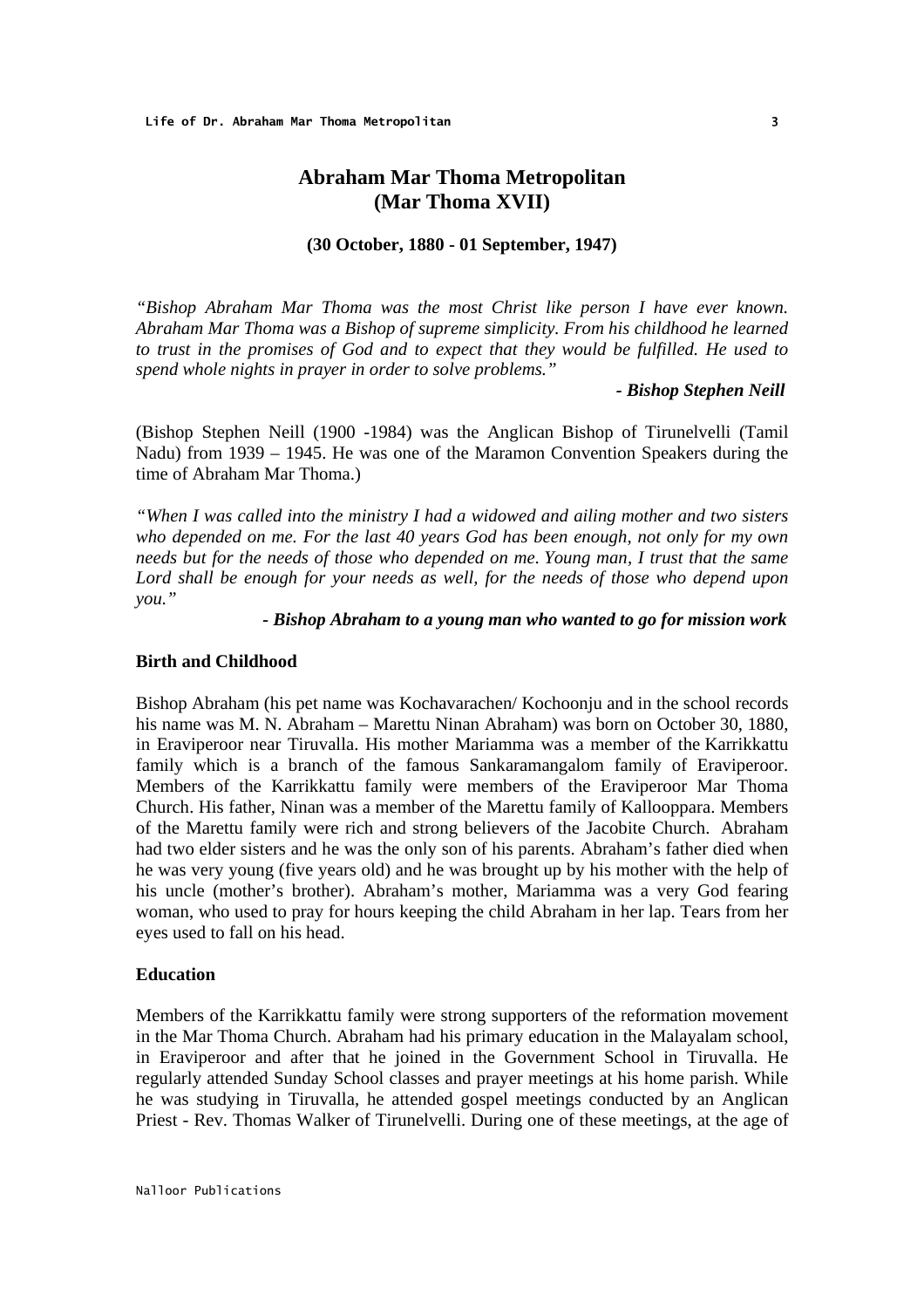13 he accepted Jesus as his personal Saviour and started working among students in Tiruvalla. He used to arrange special prayer meetings for his classmates and other students in the school. From a young age he had the desire to become an evangelist in the Mar Thoma Church.

For his college degree, he studied in CMS College Kottayam, S. P. G. College Trichy and Madras Christian College. Abraham was the prayer group secretary in all the places he studied. He was not a bright student. Many times he failed in his school final and degree examinations. Afterwards he went to Canada and obtained an M.A. and B.D Degrees from the Wycliffe College of the Toronto University.

#### **Encounter with the Lord**

Abraham's uncle (mother's brother) was looking after his educational expenses. Once Abraham approached his grandfather in Kallooppara for money, but he did not get a positive response from him. Disappointed by the attitude of his grandfather, Abraham returned to Eraviperoor early morning the very next day. On his way back he entered the Eraviperoor Mar Thoma Church (It was an open thatched building without any walls and doors) to pray. He started praying with a broken heart. During his prayer he had a personal experience with the Lord, like that of the great saint Sadhu Sunder Singh. He heard God asking him "Do you believe that I am All-Sufficient for you in your life or rather do you believe in my all-sufficiency". He did not see the Lord with his physical eyes but he was sure that it was the Lord who spoke to him. He then rededicated his life to God. Bishop Abraham used to quote this incident, repeatedly during his life time in student camps and conferences.

#### **Abraham looses his Ancestral Property**

According to the Syrian Christian traditions Abraham was to get 1/3 of the Marettu family's property (his father's share). But due to his close association with the Mar Thoma Church his grandfather did not give him his share.

#### **Headmaster of Nicholson Girls School**

Before his ordination M. N. Abraham worked as the headmaster of the Nicholson Girls School in Tiruvalla, and taught in the S. C. S. High School as an assistant teacher.

#### **First University educated Deacons**

M. N. Abraham (Marettu, Kallooppara) and M. P. Pothen (Philipose) (Velliyampallil, Mallappally) were the first two persons with university degrees, who became deacons in the Mar Thoma Church. Titus II Mar Thoma ordained both of them on 30 April, 1911, in the Mar Thoma Church in Tiruvalla.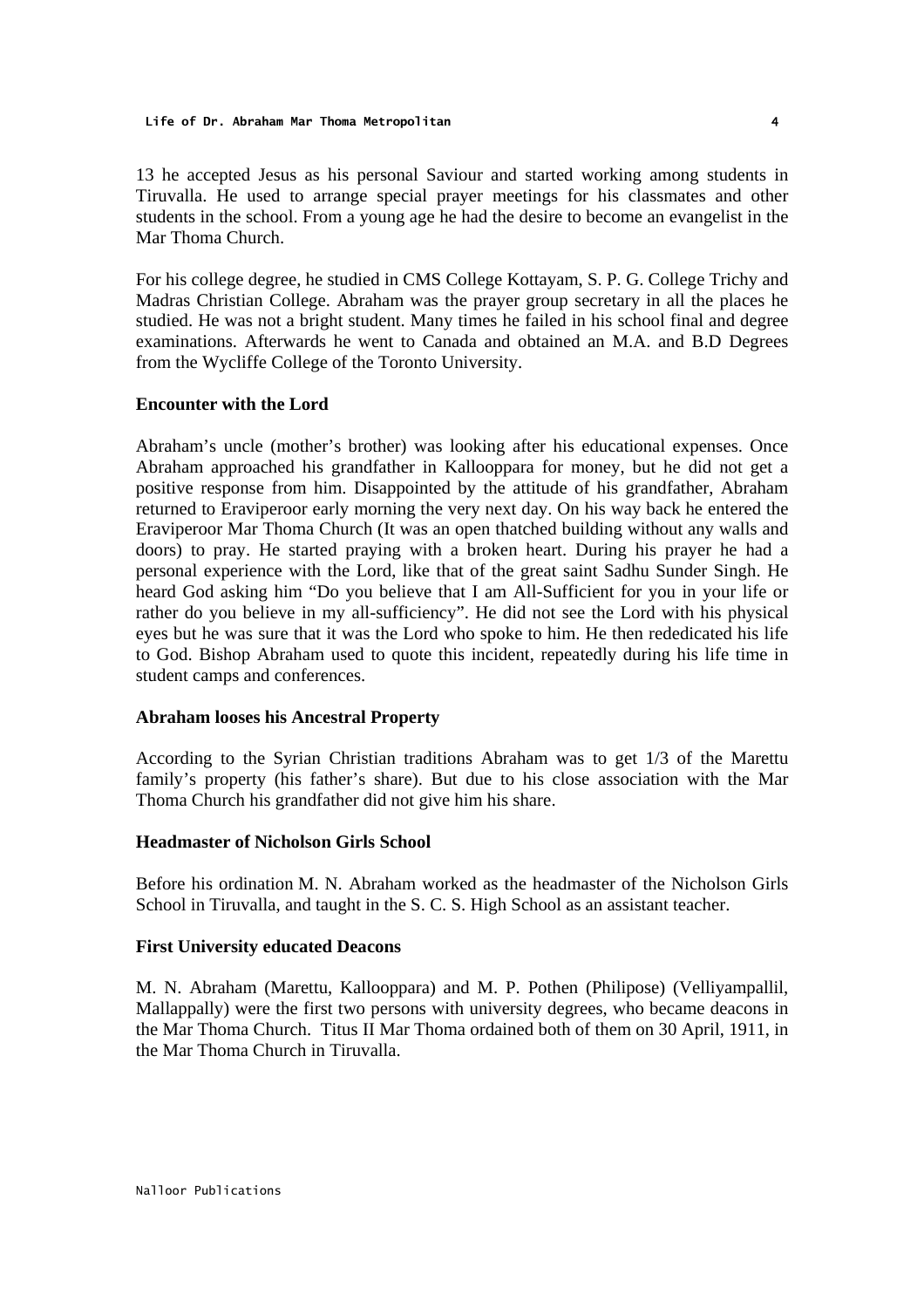#### **Deacon Abraham attends Keswick Convention**

Deacon Abraham visited England on his way back from Canada. There he had the privilege to attend the Keswick Convention meetings, where he could meet many church leaders. His foreign trips gave him a clear understanding about the world outside India.

#### **Divisional Secretary**

On 5 December, 1915, Deacon Abraham became Priest. The ordination ceremony was held in the Mar Thoma Church in Eraviperoor. During that time Mar Thoma Church was divided into seven regions for administrative purposes. The divisions were Kottayam, Tiruvalla, Maramon, Kozhencherry, Chengannur, Kayamkulam, and Kottarakkara. Rev. M. N. Abraham was appointed as the Divisional Secretary in charge of the Kayamkulam Division.

#### **Consecration - 27 December 1917**

Titus II Mar Thoma led the consecration ceremony of Bishop Abraham which was held in a special *madhubaha (altar)* built on the Seminary Mount (S. C. S Compound) in Tiruvalla. A huge Kottil and a big Pandal were made to accommodate the large crowd (approximate20,000) who attended the ceremony. This was the first time a consecration ceremony was held outside a church building. Mar Coorilos and Mar Athanasious of the Thozhiyoor Church and Bishop Dr. Gill from the Anglican Church were present for the consecration ceremony.

#### **Suffragan Bishop**

From 1917 to 1944, Bishop Abraham was the Suffragan Metropolitan. He was popularly known as "Marettu Kochu-Thirumeni. For 27 years, Metropolitan Titus II and Bishop Abraham worked together. The passing of a constitution for the Mar Thoma Church, giving due places to Bishops, Clergy and Laity; and the bringing into use of a tentative *Qurbana Thaksa* (Liturgy of the Holy Communion) were peacefully achieved during their administration in the Church.

#### **Formation of Sevika Sanghom and Voluntary Evangelists Association**

The consecration of Rev. M. N. Abraham as a Bishop was a great event in the Mar Thoma Church. He infused new spirit and vigor into the evangelistic work of the Church. He traveled throughout India and was a known figure in all the missionary circles as a great evangelist. He believed that every Marthomite is an evangelist. His vision and far sightedness led to the formation of Mar Thoma Suvishesha Sevika Sanghom in 1919 (Sevika Sanghom was established on Friday, 14 February 1919 in the Maramon Convention) and the Voluntary Evangelists Association in 1924. He was behind the establishment of the Vanitha Mandiram in Tiruvalla, the training institute of the Sevika Sanghom.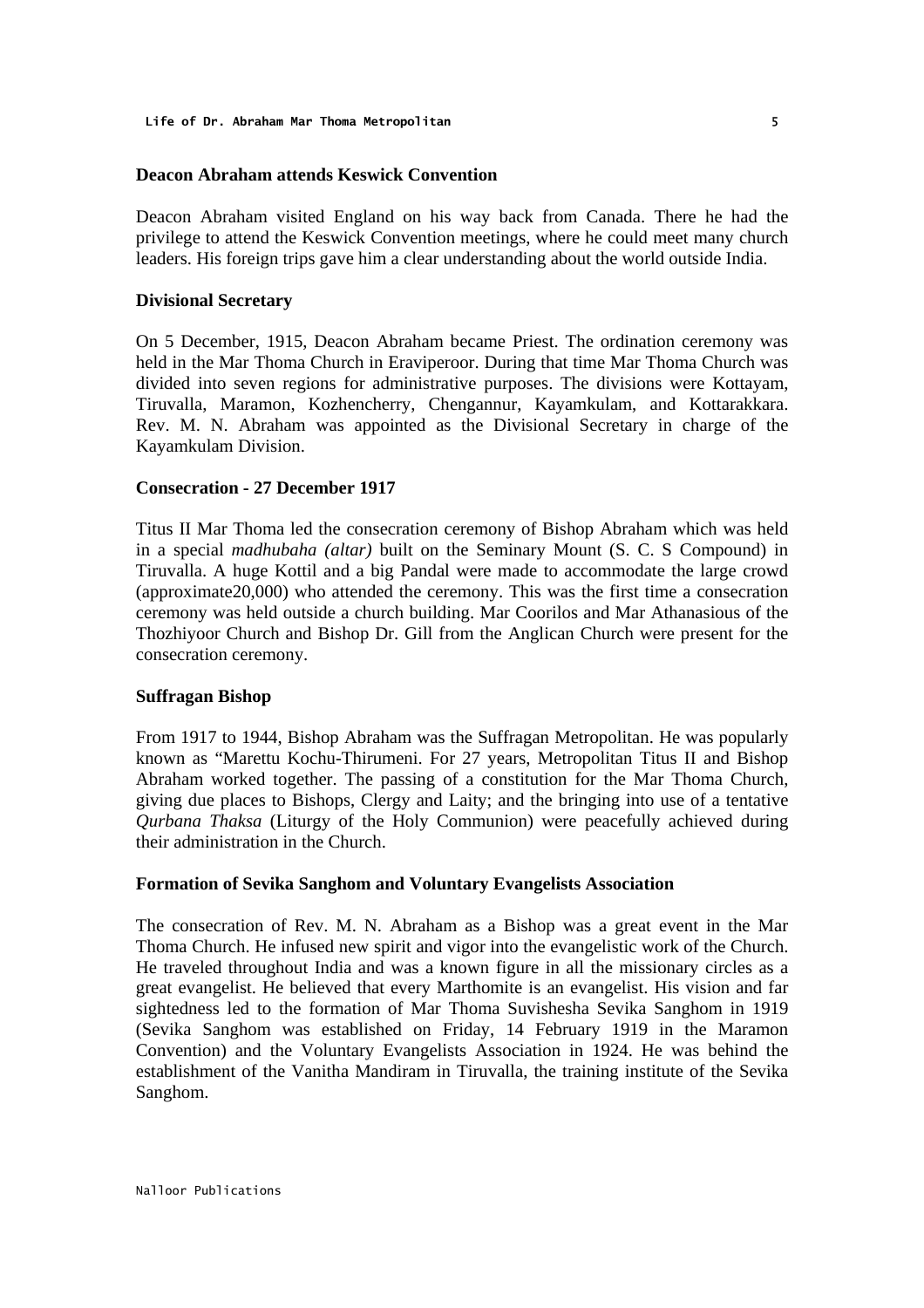#### **Importance of Prayer and Fasting**

Bishop Abraham was a man who gave due importance for prayer and fasting. His day always started with Morning Prayer at 4.30 am. In addition to Sunday fasting he used to fast and pray half a day in a week. Once in a month a whole day was set apart for prayer and fasting. One month in a year was set apart for prayer and rest.

#### **Visits to Holy Land and Ceylon**

Bishop Abraham got the privilege to visit the Holy Land (Palestine) in 1927. Eight elaborate articles about his journey were published in the news papers. He also visited Ceylon (Sri Lanka) for gospel meetings.

#### **Visit to North Indian Churches**

1n 1934, Bishop Abraham made an extensive trip to visit the churches outside the Kingdom of Travancore. He went up all the way to Sialkote town, which is presently in Pakistan. His convention meetings held in these places were well attended (India and Pakistan were one country before 1947).

#### **Bishop Abraham's mottos**

*"What is life if it is not for service; what is service if it is not for Christ" "It is far better to burn out than to rust out"* 

 *"Seekest thou great things for thyself; seek them not. Expect great things from God and attempt great things for God".* 

These were the mottos of his life and messages.

#### **Bishop Abraham's quotation**

One of the quotations of Bishop Abraham, which is on the walls of our Mission Hospital in Hoskote reads as follows:

"*I tied his wounds and the Lord has healed him."*

#### **Tribute to Bishop Abraham**

Bishop Abraham's photos are placed as a memorial in several western seminaries, Christian institutions and one in the Philadelphia Boys Hostel at S. I. B. S. (South India Biblical Seminary) Bangarapet near Kolar, Karnataka.

#### **Parish Visits**

Church members had great appreciation for the messages of "Kochu Thirumeni." Because of his western education he had an open mind and broad ideas which helped the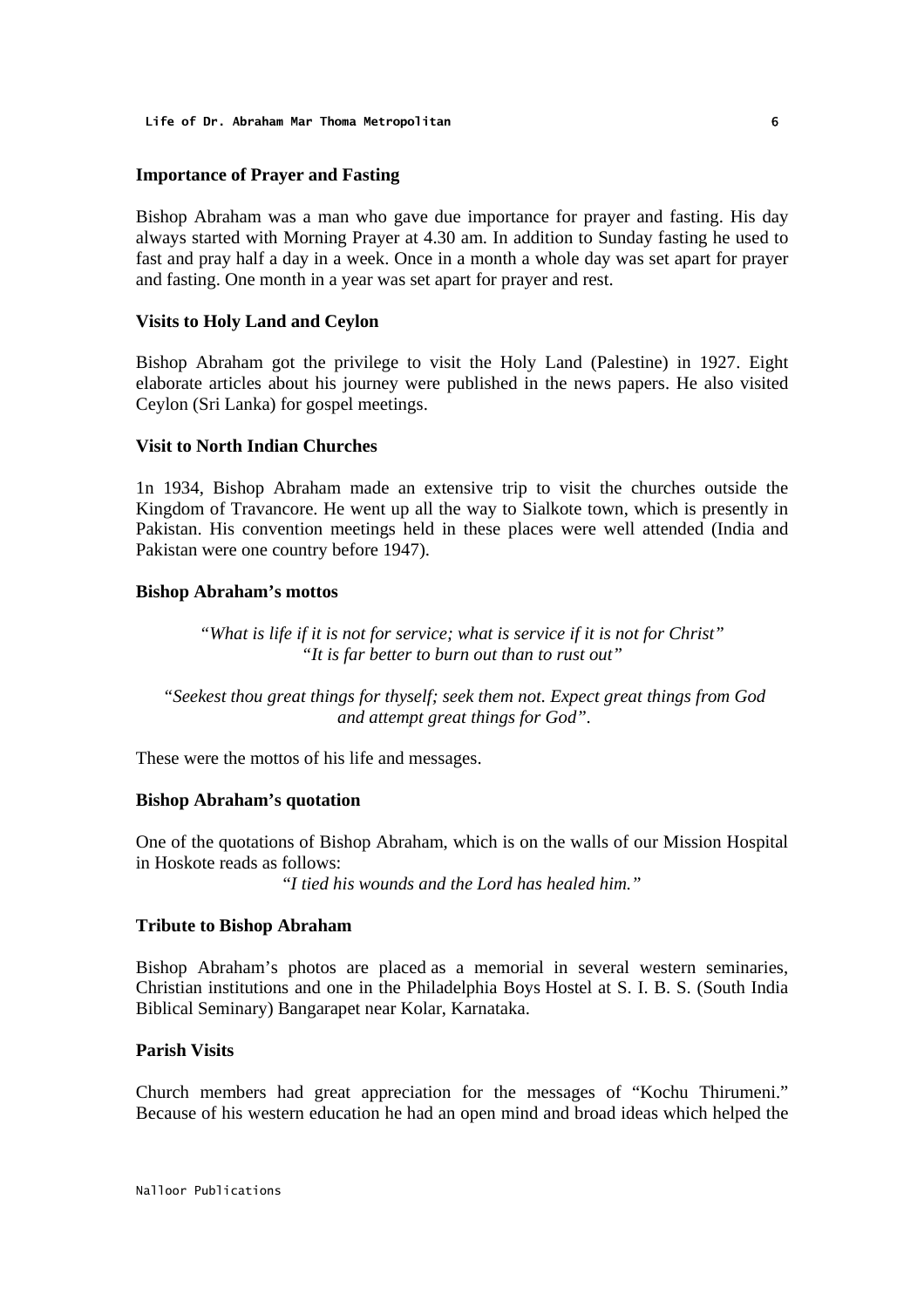#### **Life of Dr. Abraham Mar Thoma Metropolitan** 7

upliftment of many of our parishes. Usually on Thursday or Fridays he went around on his parish visits. For thirty years, Mr. Varghese accompanied Thirumeni as his cook and driver. Bishop used to carry his folding cot during his parish visits. His stay would always be in the Church. As usual he kept his morning walk during the parish visits. In the evening, *Majilis* (open court) was held in the courtyard of the church buildings.

That was the time for the common man to meet the Thirumeni and to have an open discussion or express complaints etc. People from other religions also used to visit Thirumeni on such occasions to receive his blessings.

#### **Man of Faith and Authority**

Bishop Abraham had an intimate relation with his Master. Many times instant answers were obtained to his prayers. Many of our parents/grand parents have seen God answering his prayers by stopping heavy rains during the Maramon convention meetings and much more.

There was a cinema theater in Kozhencherry near the St. Thomas High School. Many youths used to go to this cinema during the Maramon Convention meetings skipping the meetings in the convention Pandal. Thirumeni instructed the owner of this theater not to have any shows at the time of the convention meetings. The owner disregarded the instructions of the Thirumeni; and the theater caught fire during the very next show and was reduced to ashes.

#### **Camps and Summer Classes**

Bishop Abraham used to conduct camps and summer classes for the students and youths. Camps used to be for two to fifteen days. Topics such as Worship, Sermon Preparation, and Church History were taught by him during these camps. He became close friends with each participant in his camps. He used such occasions to find people who had a desire or the call to be priests and missionaries of the Church.

#### **Code of Good manners and Morals**

Bishop Abraham was concerned with the manners and morals of our church members. He tried to improve the general standard of our members through his writings and sermons.

Some of his instructions were:

- 1. We must see the good qualities in others before criticizing them.
- 2. If someone drops something in front of you, do not stand as an observer, pick it up and help him.
- 3. If one of your co-travelers is carrying two bags try to share his burden.
- 4. Do not spit on the road or public places; keep the environment clean and healthy.
- 5. When you go for a meal do not grab all the good dishes and finish your meal immediately. Allow others to take first.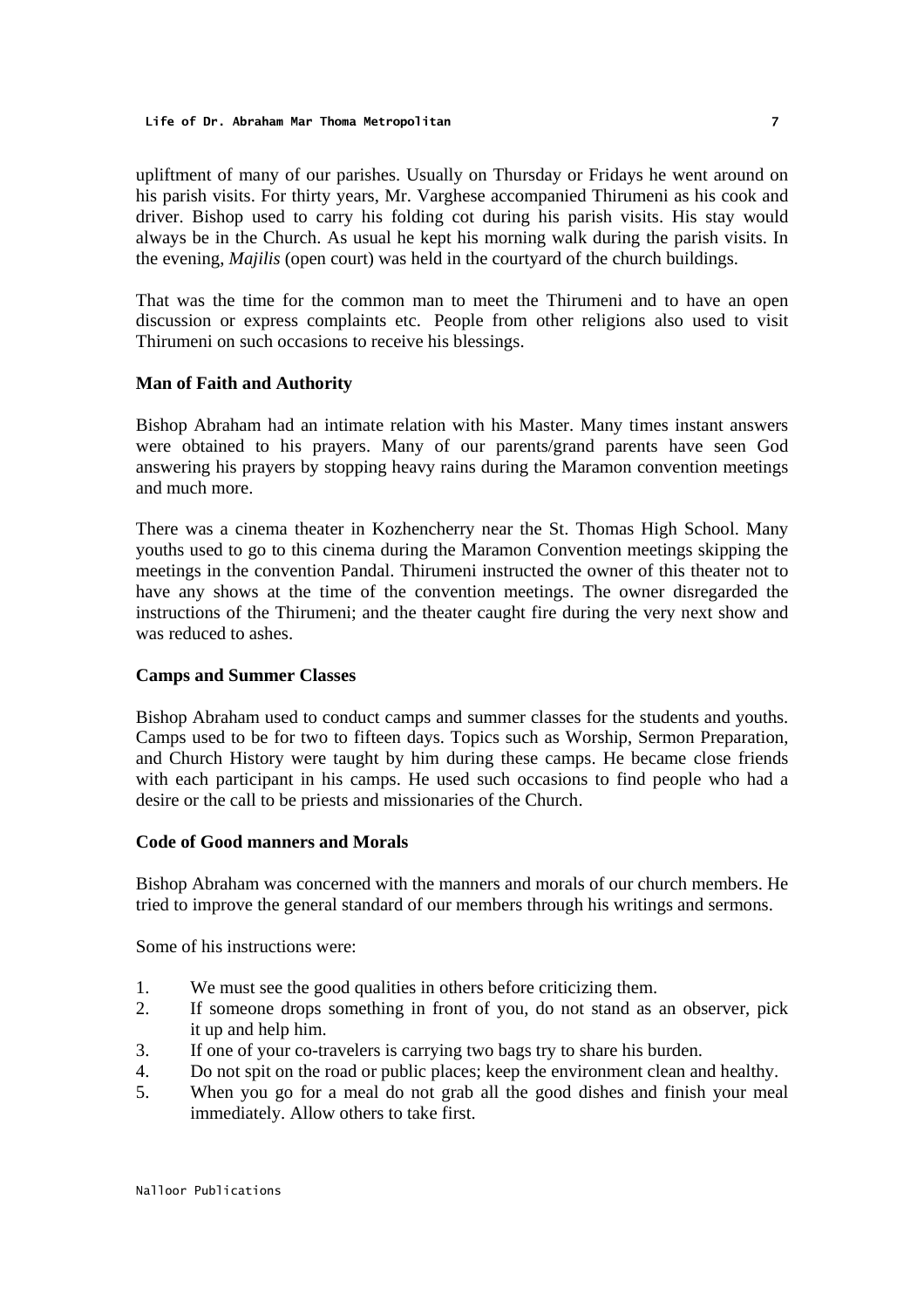- 6. When you walk in the sun or rain try to share your umbrella with any other person who is in need.
- 7. Always respect and help girls and women.
- 8. Help your wife and mother in their kitchen work.
- 9. Show respect to all your guests.
- 10. Maintain clean and personal hygiene habits.

#### **Bible reading, Daily devotion and Prayer**

From his student days he used to get up at 4.30 am in the morning for his Bible study, daily devotion and prayer. He continued this practice until his death. He believed that it is better to see the face of God before seeing the face of any human being. In addition to Bible Reading Cards he used books like "My utmost for His Highest", "Streams in the Desert", "Springs in the Valley", "Daily Light", "Abide in Me", "Come ye apart" and "In the green pastures" for his daily devotion.

Bishop Abraham was the first Bishop of the Mar Thoma Church with a university degree. He was an M.A and B.D (Bachelor of Divinity). He was the first Bishop outside the Palakunnathu family (Abraham Malpan was from the Palakunnathu family in Maramon. Our Bishop Mathews Mar Athanasius was Abraham Malpan's brother's son. Thomas Mar Athanasius and Titus I were children of Abraham Malpan. Titus II was also from the Palakunnathu family).

#### **Greatness of Abraham Mar Thoma**

"Bishop Abraham strongly believed that evangelism was the responsibility of every member of the Church and not of the clergy alone. He emphasized that every man and woman was called to be the witness of Jesus Christ, irrespective of his secular occupation. It was this conviction that led him to organize groups of people and give them specialized training in personal evangelism. Thus the Voluntary Evangelists Association was established as a voluntary lay movement of the Church. The women of the Church also were encouraged to take up their part in fulfilling the mission of the Church. He encouraged the formation of the Mar Thoma Suvisesha Sevika Sanghom, which is the women's auxiliary of the Evangelistic work in the Church.

One of his greatest aims was to find proper and able people for both the ordained ministry of the Church and for lay activities. It was through his influence that many educated people came to join the ministry of the Church, when they could have got lucrative positions elsewhere. After finding out suitable young persons, he arranged to send them for appropriate higher education and theological studies. He organized special summer schools for lay people engaged in secular jobs, for Bible study and training. The Vanitha Mandiram for training women workers also was developed with his active encouragement. The call that he gave to young men and women was to go and live in the villages of India in different language areas, resulted in the establishment of Ashrams in Madhya Pradesh, Karnataka, up to the borders of Tibet. His help was sought by Christian friends all over India to lead evangelistic conventions. Such assignments took him from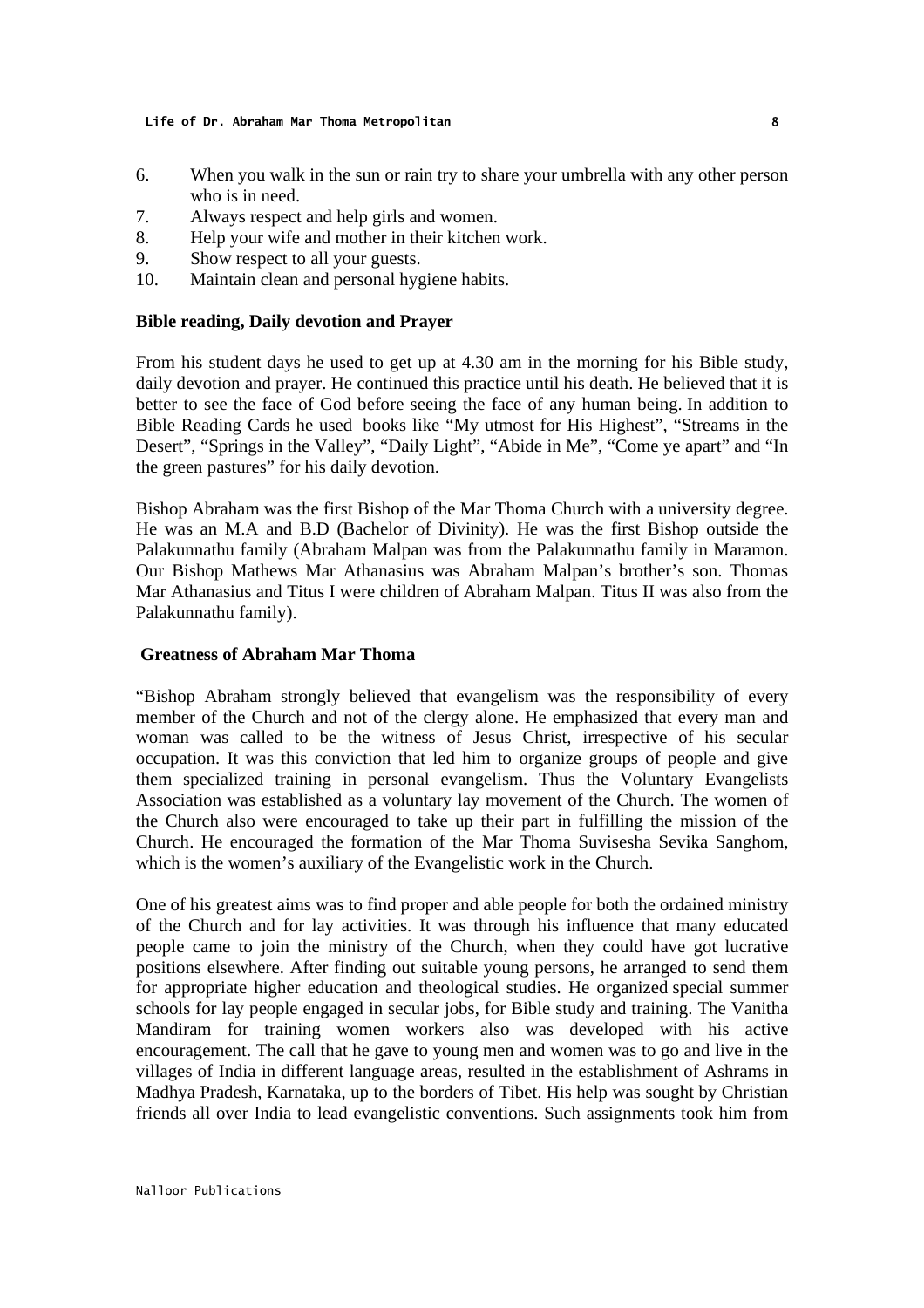Cape Kanyakumari in the south, to Kashmir in the north. He was a friend of every missionary in India and all of them looked up to him for inspiration and guidance. The Tiruppathur Ashram and the Kodikanal Ashram established by members of other Churches regarded him as their friend, guide and philosopher.

He was the President of the Mar Thoma Evangelistic Association and the National Missionary Society (NMS). Even though he was suffering from acute diabetes for many years, he went on working without pause with the motto "it is far better to burn out than to rust out". A training centre for Voluntary Evangelists in the Church was named after him - Abraham Mar Thoma Bible Institute. Even though he was Metropolitan only for four years, his long ministry as a Bishop strengthened the Church in all its missionary enterprises. He was called to eternal rest in 1947." - *Alexander Mar Thoma Metropolitan - "The Mar Thoma Church- Heritage and Mission".*

"Abraham Mar Thoma was a fervent evangelist; his chief contribution lay in the promotion of Evangelistic work of lay leadership in the Church. For this purpose he worked through three main organizations in the Church - the Evangelistic Association, the Voluntary Evangelists Association and the Sevika Sanghom, over all of which he wielded great influence. He succeeded in recruiting a number of graduates for the ministry of the church and in encouraging young men and women to follow the Ashram way of life with the view to strengthen evangelistic work. Another of his notable contributions was in his popularizing the principle of church support through voluntary offerings instead of through fees connected with church ceremonies. His great idea for the Mar Thoma Church was that it should pull its weight in the evangelization of India. He succeeded in a considerable measure, with this idea.

The Metropolitan was a staunch nationalist who stood for the democratic rights of the people. He resisted the undemocratic and dictatorial actions of Dewan Sir C. P. Ramaswamy Iyer and was instrumental in getting a resolution passed by the Sabha Council condemning Sir C. P's move to proclaim Travancore as an independent state following the lapse of British Paramountey" - *Mar Thoma Sabha Directory*.

#### **Bishop Abraham Mar Thoma's visit to Bangalore and Hoskote**

Towards the end of 1946, Bishop Abraham Mar Thoma who had a great burden and zeal for the evangelization of India, visited the Bangalore Church and was informed of possibilities of opening a mission field at Hoskote. A friend in Bangalore took him to Whitefield where Mr. A. C. Zachariah had arranged a meeting of Christian friends in that area. Seeing the genuine enthusiasm of the people assembled there, the Bishop was overwhelmed with joy and through his inspiring message and prayer challenged the audience to march forward in faith for the building up of the Kingdom of God in the area.

In the first week of January, 1947 Bishop Abraham was taken to Hoskote by the friends in Bangalore. Visiting Miss. Bagshaw at the House of Praise, he gathered more detailed information about the place and its people and was greatly impressed by the way God was leading the way for mission work, in the locality claiming the fulfillment of God's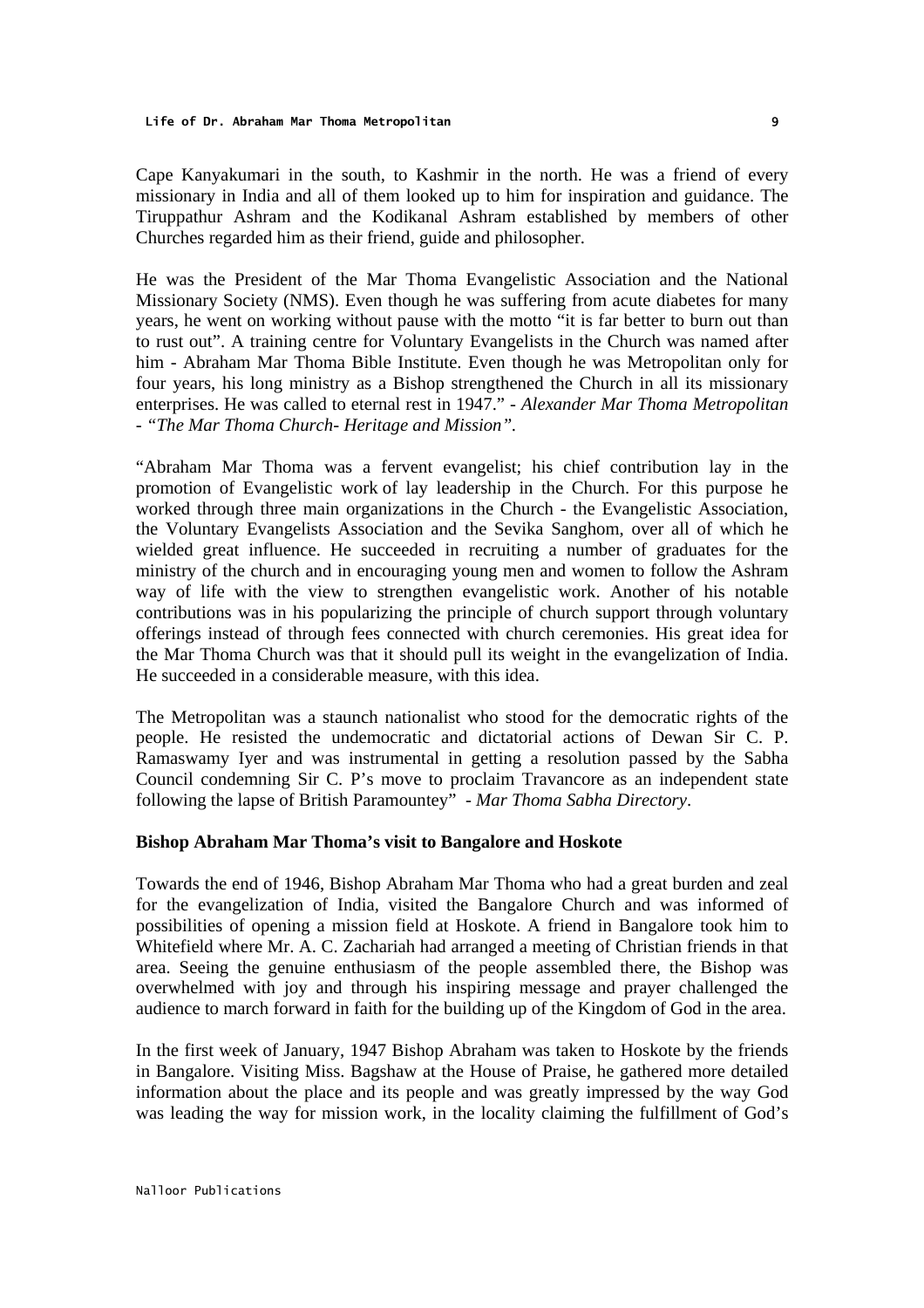promise in Joshua 1:3, the Bishop prayed to God *"to give the place the soles of their feet had trodden upon and beseeched the Lord to give the nation for the Church's inheritance"*. Hoskote mission field was established on 27 June, 1947, few months before the demise of the Thirumeni.

#### **Final days of Thirumeni**

Thirumeni was a diabetic patient. It was diagnosed at the age of 46; after which he lived for a further 21 years. He used to take insulin injections and was very active till the last day of his life. On Friday, 30 August, 1947, while he was having a discussion with the Rtd. Chief Engineer I. C. Chacko about the plans of the present Abraham Mar Thoma Memorial Bible Institute in Amalloor, he became very ill and was rushed to the near by Aramana (Bishop's residence). He passed away at 6.30 am on Monday Sep 1, 1947, and was buried in the St. Thomas Church Cemetery in Tiruvalla.

"May His will be done" was the final words of Thirumeni.

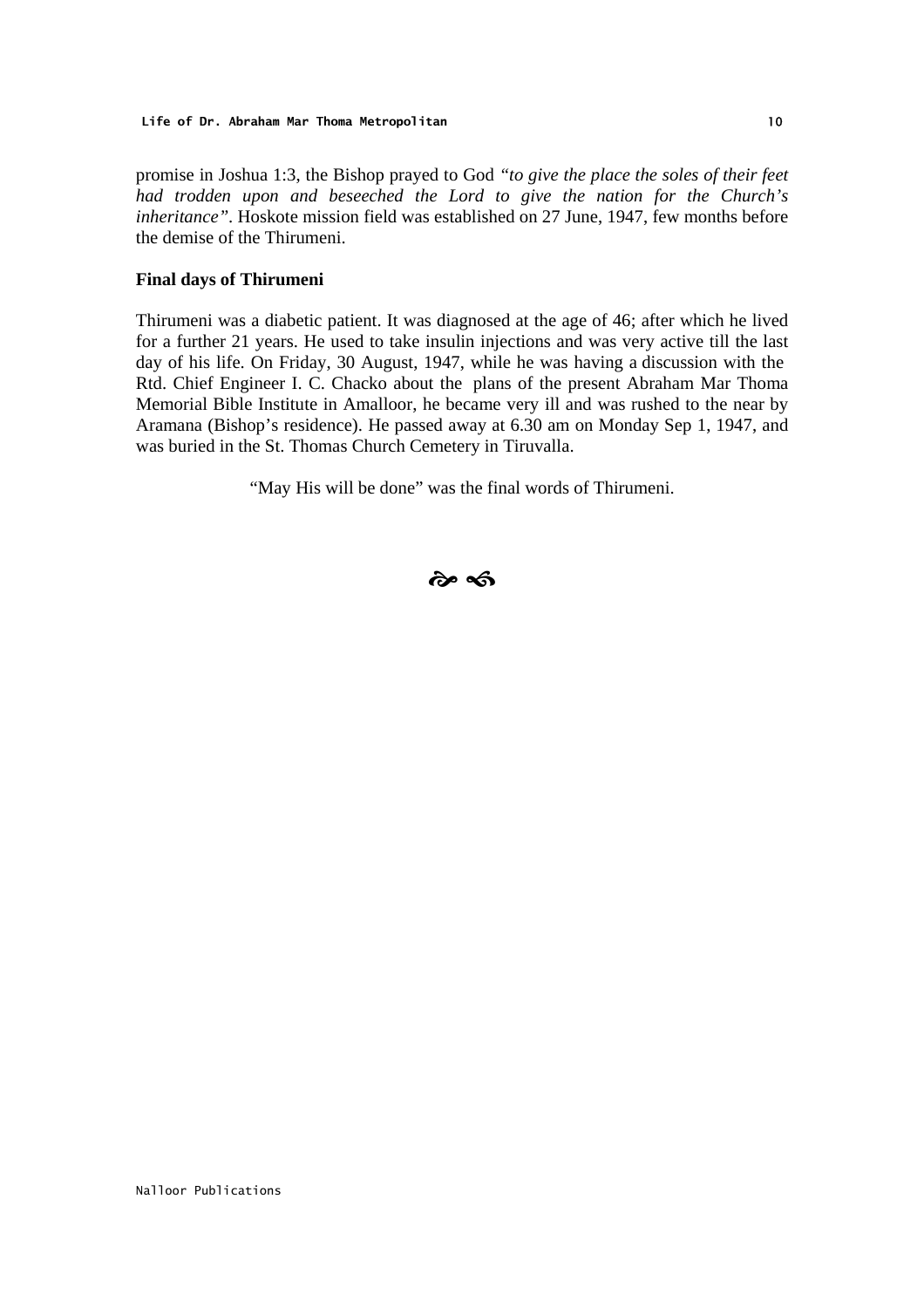### **Main Events in the lifetime of Most Rev. Dr. Abraham Mar Thoma Metropolitan**

| 1880 | 30 October      | Birth of Abraham Mar Thoma                                                   |
|------|-----------------|------------------------------------------------------------------------------|
| 1883 |                 | 29 November Birth of Sadhu Kochoonju Upadeshi                                |
| 1888 | 5 September     | Formation of Mar Thoma Evangelistic Association                              |
| 1898 | 9 December      | <b>Consecration of Titus I Mar Thoma</b>                                     |
| 1905 | 25 February     | Formation of Mar Thoma Sunday School Samajam                                 |
| 1909 |                 | First Mission field outside Kerala – Karwar Mission                          |
| 1909 | 20 October      | Metropolitan Titus I passes away.                                            |
| 1910 |                 | First Mar Thoma Students conference                                          |
| 1911 | 30 April        | Ordination as Deacon- in the Mar Thoma Church Tiruvalla                      |
| 1912 | July            | Higher studies in USA                                                        |
| 1914 | 28 June         | Beginning of the First World War                                             |
| 1914 | November        | Returns to India after higher Education with M.A., B. D degrees              |
| 1915 | 5 December      | Becomes Priest (Ordination) in Mar Thoma Church Eraviperoor                  |
| 1915 |                 | Parish priest (vicar) in Mar Thoma Church- Kayamkulam                        |
| 1917 | 27 January      | Kovoorachen - Ipe Thoma Kathanar - Passes away                               |
| 1917 | 27 December     | Becomes Bishop at the age of 37                                              |
| 1919 | 14 February     | Formation of Sevika Sanghom                                                  |
| 1919 | 28 June         | First World War ends.                                                        |
| 1921 | June            | Establishment of Union Christian College in Alwaye.                          |
| 1923 | 13 October      | Rev. M. C. George (Father of Alexander Mar Thoma) passes away.               |
| 1923 |                 | 13 December Silver Jubilee celebration of Consecration of Titus II           |
| 1924 |                 | Formation of Voluntary Evangelistic Association                              |
| 1925 |                 | Beginning of the Malayalam wing of the Christian Literature<br>Society (CLS) |
| 1926 |                 | Establishment of Mar Thoma Theological Seminary at Kottayam                  |
| 1927 |                 | Birthday offertory during the church service introduced by Titus II          |
| 1928 |                 | Establishment of T. A. M Press in Tiruvalla                                  |
| 1929 |                 | Wall Street Crash - beginning of The Great Depression                        |
| 1930 |                 | Medical aid fund for sick clergy - introduced in the Church by<br>Titus II   |
| 1931 | 19 July         | Kottarathil Thomas Kathanar - Co-Founder of Evangelistic                     |
|      |                 | Association passes away.                                                     |
| 1933 |                 | Formation of Yuvajana Sakhyam                                                |
|      | 1936 27, 28 Dec | Centenary Celebrations of Reformation in Maramon Mar Thoma                   |
|      |                 | Church.                                                                      |
| 1937 |                 | Consecration of Juhanon Mar Thoma and Mathews Mar                            |
|      |                 | Athanasious                                                                  |
| 1939 | September       | Beginning of Second World War                                                |
| 1940 |                 | Beginning of Ankola Mission.-North Karnataka                                 |
| 1944 | 6 July          | Titus II passes away.                                                        |
| 1944 |                 | Abraham Mar Thoma becomes Metropolitan.                                      |
| 1945 | 2 September     | End of the Second World War                                                  |
| 1945 |                 | 30 November Sadhu Kochoonju Upadeshi passes away                             |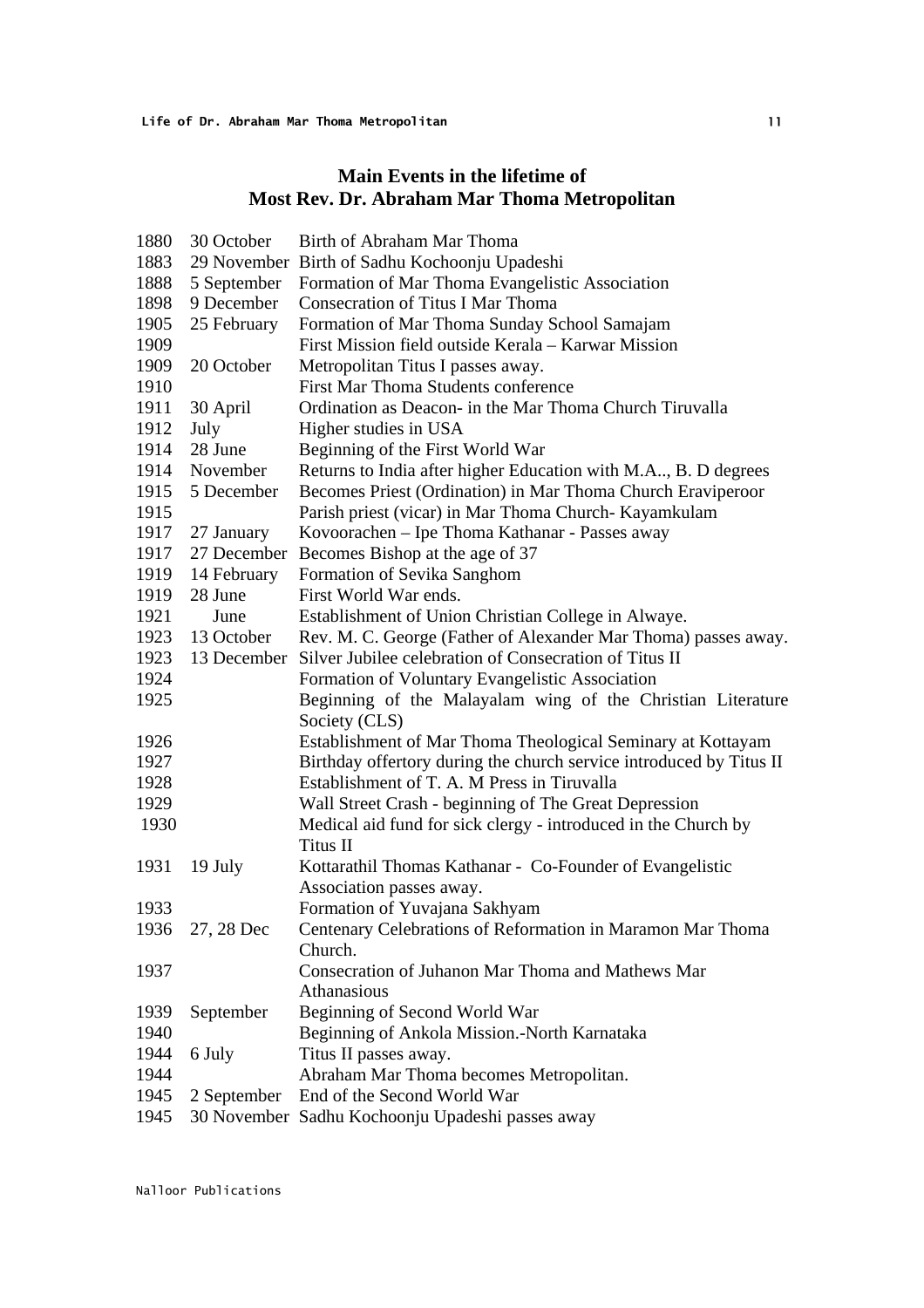| 1947 27 June   | Beginning of Hoskote Mission, near Bangalore, Karnataka |
|----------------|---------------------------------------------------------|
| $1947$ 14 July | Punchamannil Mammen Upadeshi passes away.               |
| 1947 15 August | Freedom for India from British Colonial rule.           |
|                | 1947 1 September Abraham Mar Thoma passes away.         |

#### $\boldsymbol{\hat{\omega}}$   $\boldsymbol{\hat{\omega}}$

#### **NOTES**

**Maramon Convention -** A mammoth religious convention of Christians, (started in 1895 by The Mar Thoma Church but attended by people belonging of all communities), is held at Maramon, every year on vast beds of River Pumba. The convention takes place in February in an atmosphere of devotion and lasts for a period of eight days. Addressed by speakers of international repute and attended by innumerable devotees, this is the largest Christian convention in the world.

**Reformation** - Reformation is a process of reforming for the better. It can also be an improvement. Reformation in the Syrian Church was started by a priest called Abraham Malpan, (1796-1845) of Maramon.

**Mar Thoma XVII** - After getting freedom from the Portuguese Church (Roman Church), Archdeacon Parampil Thomas Kathanaar was consecrated as Mar Thoma I in 1653.

Abraham Mar Thoma was Mar Thoma XVII. The present Metropolitan Mar Chrysostom is Mar Thoma XX

**Rev. Thomas Walker -** A CMS Missionary from Tirunelvelli in Tamil Nadu. He was the main speaker of the Maramon convention from 1899 to 1912.

**Hoskote Mission -** One of the main mission fields of the Mar Thoma Church established in 1947 by Rev. A. C. Zachariah (Kuriannoor) and Mr. M. T. Joseph (Maramon). Hoskote is 25 Km away from Bangalore city on the old Madras Road.

 $\hat{\boldsymbol{\alpha}}$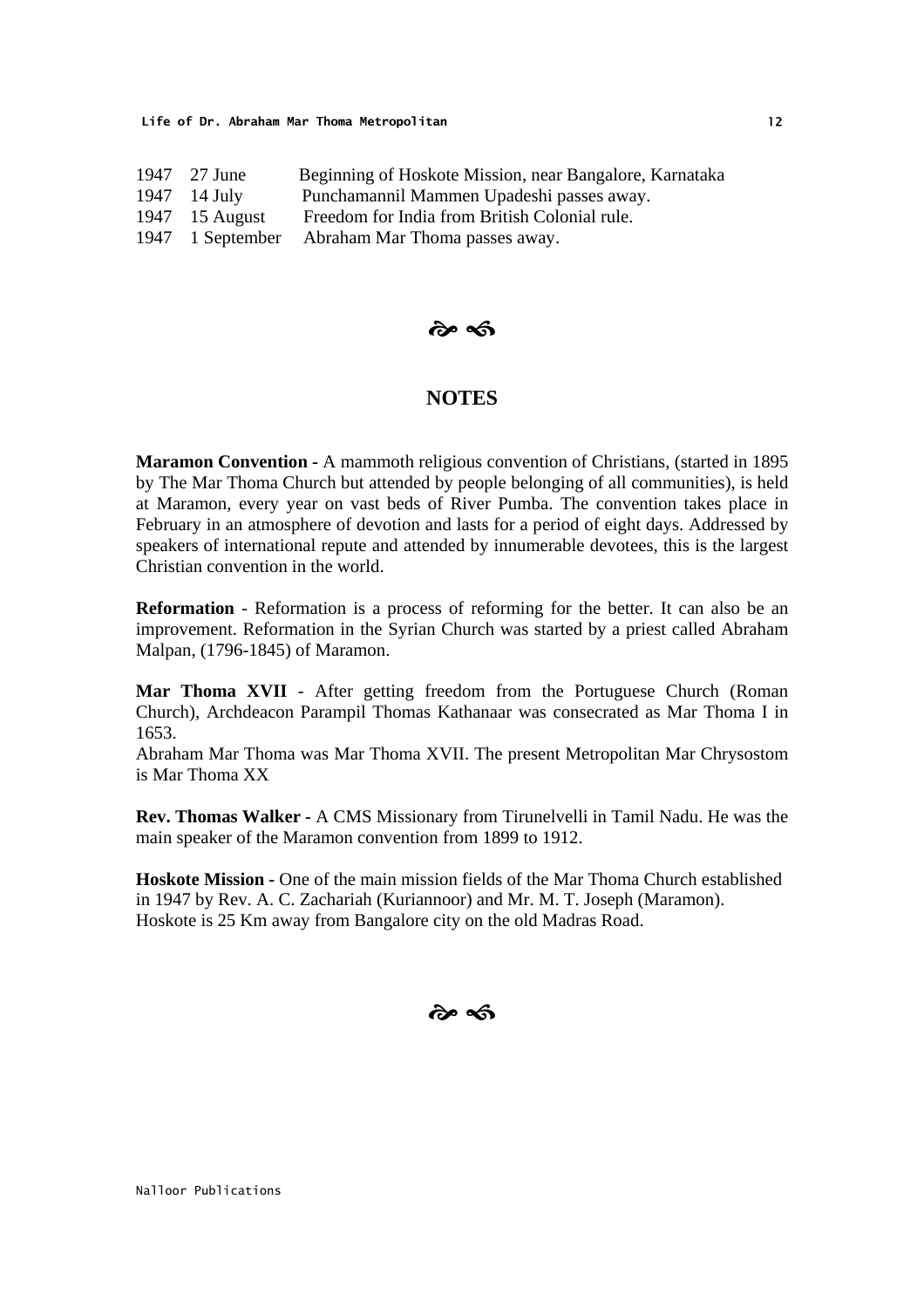#### **Bibliography**

- 1. Dr. Abraham Mar Thoma Metropolitan Life History in Malayalam by Rev. K. A. Verghese, Neeratupuram, Tiruvalla – Third Edition, 1959.
- 2. De. Abraham Mar Thoma Visuddha Paolosinte Kalchuvadukalil (Abraham Mar Thoma Memorial Lectures 1979 - in Malayalam by Rev. V. M. Mathen B.A., L.T., M.Div. First Edition, February, 1980.
- 3. Christianity in India and a Brief History of the Mar Thoma Syrian Church-by Most Rev. Dr. Juhanon Mar Thoma Metropolitan, 1968.
- 4. The Mar Thoma Church Heritage and Mission, by Most Rev. Alexander Mar Thoma Metropolitan – Third Edition, 1993.
- 5. God's Apprentice The Autobiography of Bishop Stephen Neill- Hodder & Stoughton.
- 6. Malankara Mar Thoma Sabha Charitra Samgraham T. C. Chacko, 1936.
- 7. Glimpses of Mar Thoma Church History Zac Varghese Kanisseril & Mathew A Kallumpuram - First edition, 2003.
- 8. Mar Thoma Sabha Directory -1999.
- 9. Mar Thoma Syrian Church- Clergy Directory-1999.

### $\hat{\boldsymbol{\alpha}}$